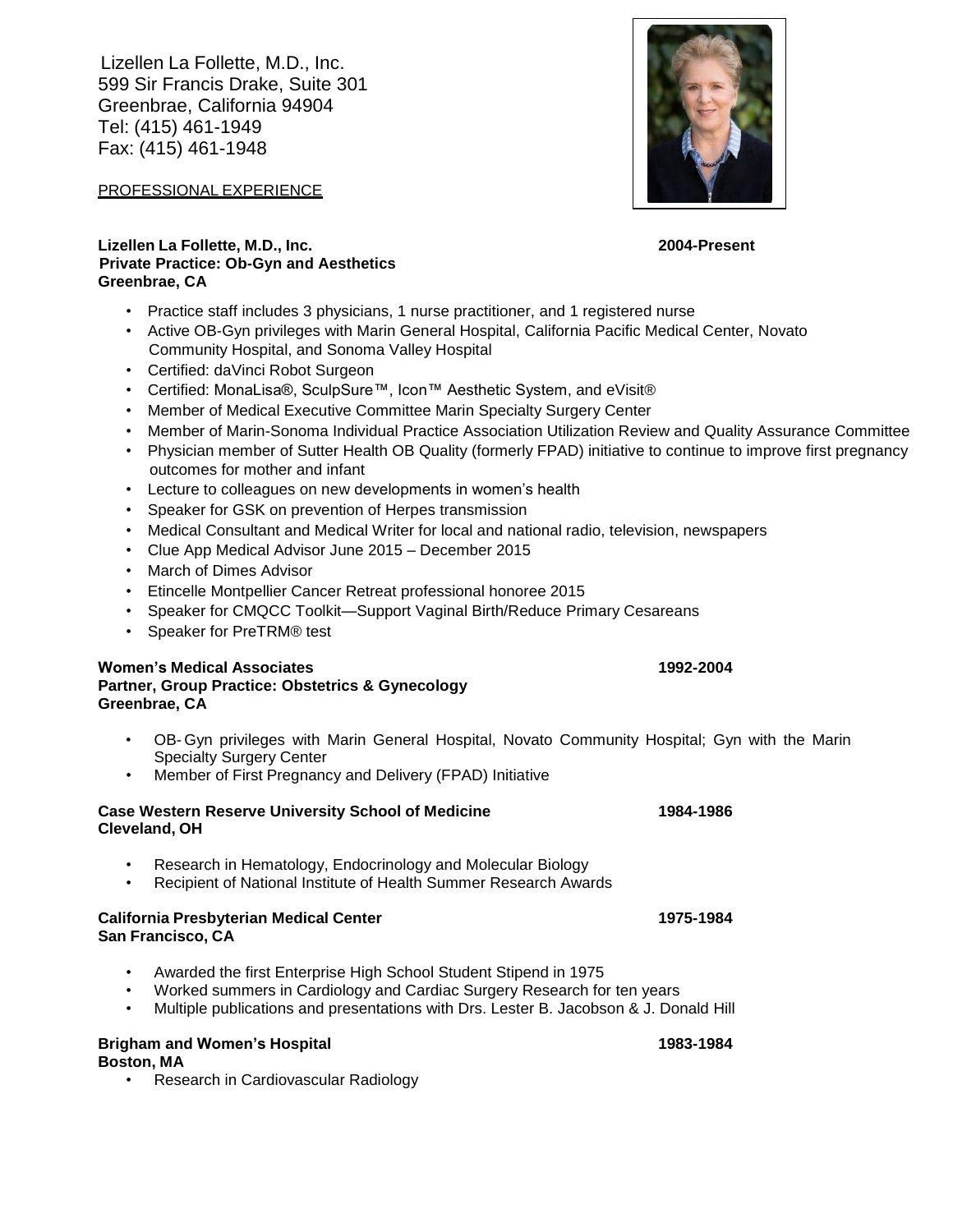| <b>Beth Israel Hospital</b><br>Boston, MA<br>Anesthesia Technician, Department of Anesthesia                                                                                                                                                                                                                                                                                                                                                                                   | 1983-1984              |
|--------------------------------------------------------------------------------------------------------------------------------------------------------------------------------------------------------------------------------------------------------------------------------------------------------------------------------------------------------------------------------------------------------------------------------------------------------------------------------|------------------------|
| <b>Harvard University</b><br>Cambridge, MA<br>Author, Organic Chemistry: A Conceptual Framework.<br>٠                                                                                                                                                                                                                                                                                                                                                                          | 1983-1984              |
| <b>Lehman Brothers, International</b><br>New York, NY<br>International Finance Analyst for Republic of Zaire<br>$\bullet$                                                                                                                                                                                                                                                                                                                                                      | 1980-1981              |
| <b>PROFESSIONAL MEMBERSHIP</b>                                                                                                                                                                                                                                                                                                                                                                                                                                                 |                        |
| <b>Marin Medical Society</b><br>$\bullet$<br>California Medical Association<br>٠<br>Physician Champion OB Quality committee<br>٠<br>Society of Advanced Laparoscopic Surgeons<br>٠<br>Fellow American College of Obstetrics and Gynecology (FACOG)<br>٠                                                                                                                                                                                                                        |                        |
| <b>EDUCATION</b>                                                                                                                                                                                                                                                                                                                                                                                                                                                               |                        |
| <b>Intuitive Surgical/ da Vinci Surgical System</b><br><b>Console Surgeon Certification</b><br>Sunnyvale, CA                                                                                                                                                                                                                                                                                                                                                                   | 2008                   |
| <b>American Board of Obstetrics and Gynecology</b><br><b>Board Certification</b>                                                                                                                                                                                                                                                                                                                                                                                               | 1995                   |
| <b>Metro Health Medical Center</b><br>Dept. of Obstetrics and Gynecology<br>Cleveland, OH<br>Completed four years of residency in OB/GYN<br>$\bullet$<br>Performed abdominal and vaginal surgery, including advanced laparoscopic and hysteroscopic cases<br>$\bullet$<br>Recipient of 1991 Cleveland OB/GYN Resident research award<br>$\bullet$                                                                                                                              | 1988-1992              |
| <b>Case Western Reserve University</b><br>School of Medicine; M.D. 1988<br>Cleveland, OH<br>Two years basic science curriculum with research electives in cardiology, molecular biology and<br>hematology<br>Third and fourth years clinical core and research clerkships, including rotation at UCSF's Department<br>٠<br>of Radiology which resulted in a publication about the use of femur length measurements in Obstetrical<br>Ultrasound with Professor Roy Filly, M.D. | 1984-1988              |
| <b>Harvard University</b><br>Cambridge, MA<br>$\bullet$<br>Enrolled in Harvard Medical School courses in Neurology, Neurocytology, Neuroanatomy and Histology<br>while preparing for MCAT applying to medical schools                                                                                                                                                                                                                                                          | 1981-1984              |
| <b>Harvard University</b><br>Radcliffe College; A.B.1980<br>Cambridge, MA<br>Major: Scandinavian & Germanic Languages and Literature. Reading & writing fluency in French,<br>German and Swedish                                                                                                                                                                                                                                                                               | 1975-1977<br>1978-1980 |
| Karolinska Institute<br>Stockholm, Sweden                                                                                                                                                                                                                                                                                                                                                                                                                                      | 1977-1978              |

Medical research in Cardiology and Cardiac Surgery